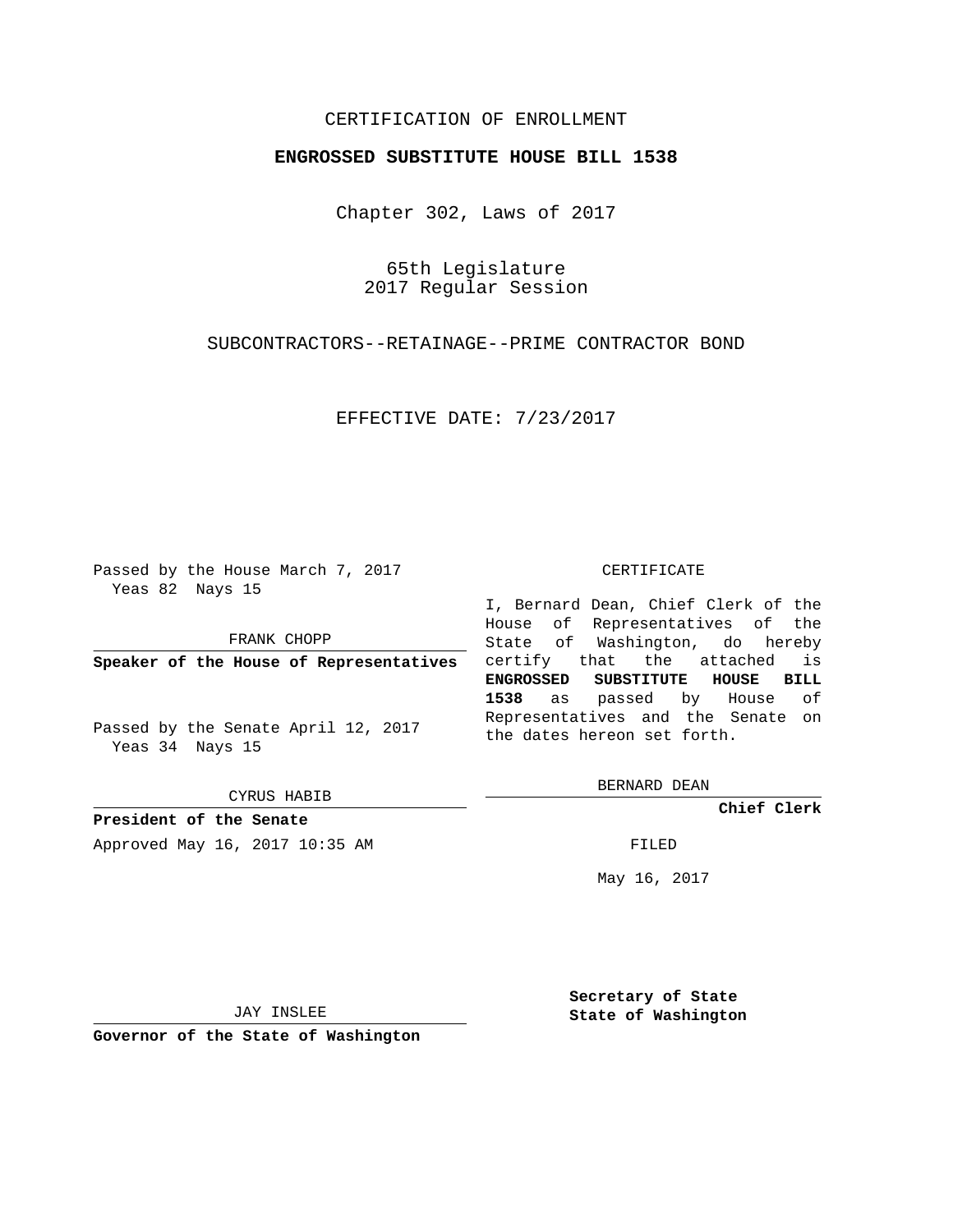## **ENGROSSED SUBSTITUTE HOUSE BILL 1538**

Passed Legislature - 2017 Regular Session

**State of Washington 65th Legislature 2017 Regular Session**

**By** House Capital Budget (originally sponsored by Representatives Stambaugh, Doglio, Vick, Hayes, Sells, and Pike)

READ FIRST TIME 02/15/17.

 AN ACT Relating to requiring prime contractors to bond the subcontractor's portion of retainage upon request; and amending RCW 60.28.011.3

BE IT ENACTED BY THE LEGISLATURE OF THE STATE OF WASHINGTON:

 **Sec. 1.** RCW 60.28.011 and 2015 c 280 s 1 are each amended to read as follows:6

 (1)(a) Except as provided in (b) of this subsection, public improvement contracts must provide, and public bodies must reserve, a contract retainage not to exceed five percent of the moneys earned by the contractor as a trust fund for the protection and payment of: (i) The claims of any person arising under the contract; and (ii) the state with respect to taxes, increases, and penalties imposed pursuant to Titles 50, 51, and 82 RCW which may be due from such 14 contractor.

 (b) Public improvement contracts funded in whole or in part by federal transportation funds must rely upon the contract bond as referred to in chapter 39.08 RCW for the protection and payment of: (i) The claims of any person or persons arising under the contract to the extent such claims are provided for in RCW 39.08.010; and (ii) the state with respect to taxes, increases, and penalties incurred on the public improvement project under Titles 50, 51, and 82 RCW which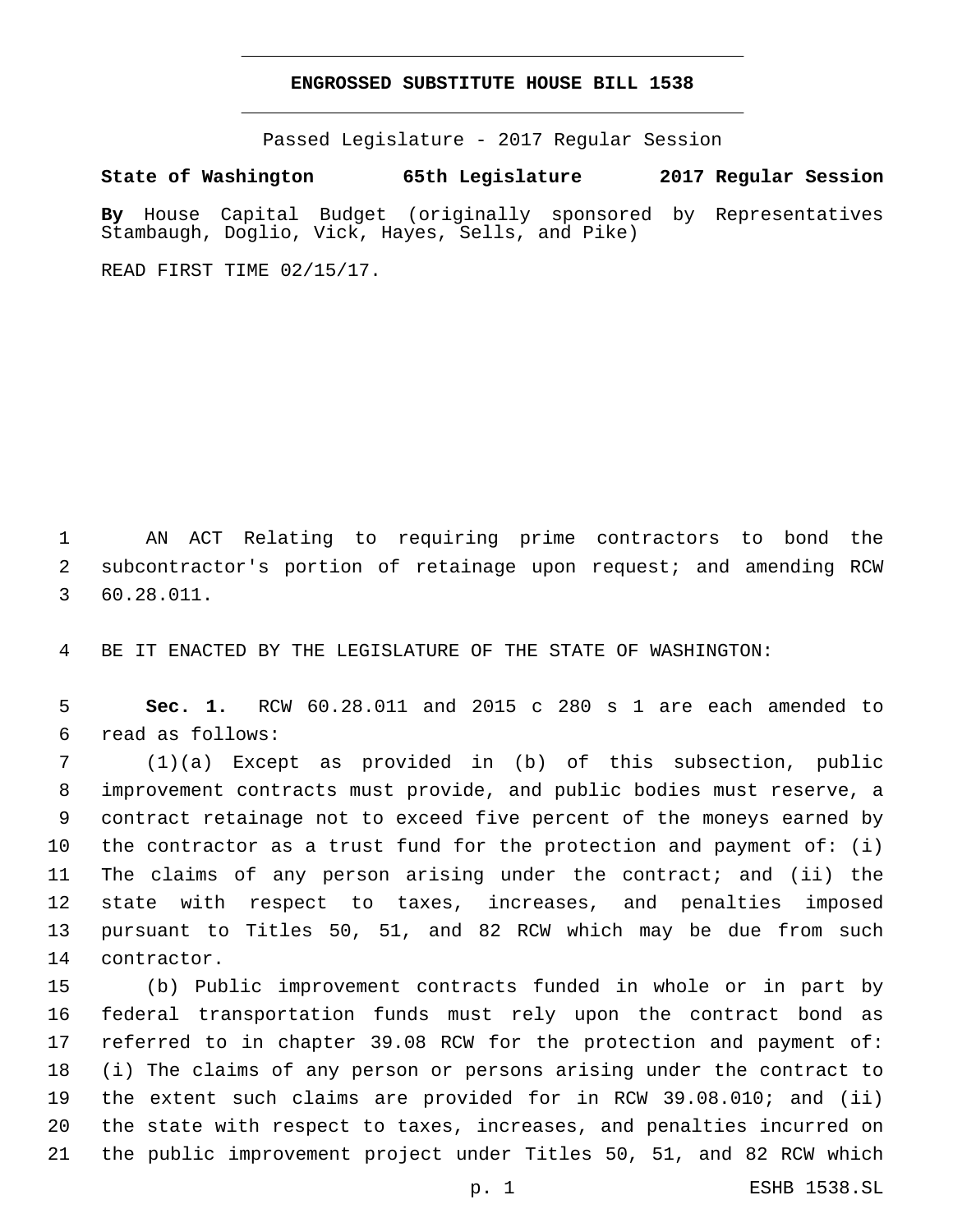may be due. The contract bond must remain in full force and effect until, at a minimum, all claims filed in compliance with chapter 3 39.08 RCW are resolved.

 (2) Every person performing labor or furnishing supplies toward the completion of a public improvement contract has a lien upon moneys reserved by a public body under the provisions of a public improvement contract. However, the notice of the lien of the claimant must be given within forty-five days of completion of the contract work, and in the manner provided in RCW 39.08.030.9

 (3) The contractor at any time may request the contract retainage be reduced to one hundred percent of the value of the work remaining 12 on the project.

 (a) After completion of all contract work other than landscaping, the contractor may request that the public body release and pay in full the amounts retained during the performance of the contract, and sixty days thereafter the public body must release and pay in full the amounts retained (other than continuing retention of five percent of the moneys earned for landscaping) subject to the provisions of 19 chapter( $(s)$ ) 39.12 ((and  $60.28$ )) RCW and this chapter.

 (b) Sixty days after completion of all contract work the public body must release and pay in full the amounts retained during the 22 performance of the contract subject to the provisions of chapter $((\theta))$ 23 39.12 ((and 60.28)) RCW and this chapter.

 (4) The moneys reserved by a public body under the provisions of a public improvement contract, at the option of the contractor, must 26 be:

 $(27)$  (a) Retained in a fund by the public body;

 (b) Deposited by the public body in an interest bearing account in a bank, mutual savings bank, or savings and loan association. Interest on moneys reserved by a public body under the provision of a public improvement contract must be paid to the contractor;

 (c) Placed in escrow with a bank or trust company by the public body. When the moneys reserved are placed in escrow, the public body must issue a check representing the sum of the moneys reserved payable to the bank or trust company and the contractor jointly. This check must be converted into bonds and securities chosen by the contractor and approved by the public body and the bonds and securities must be held in escrow. Interest on the bonds and securities must be paid to the contractor as the interest accrues.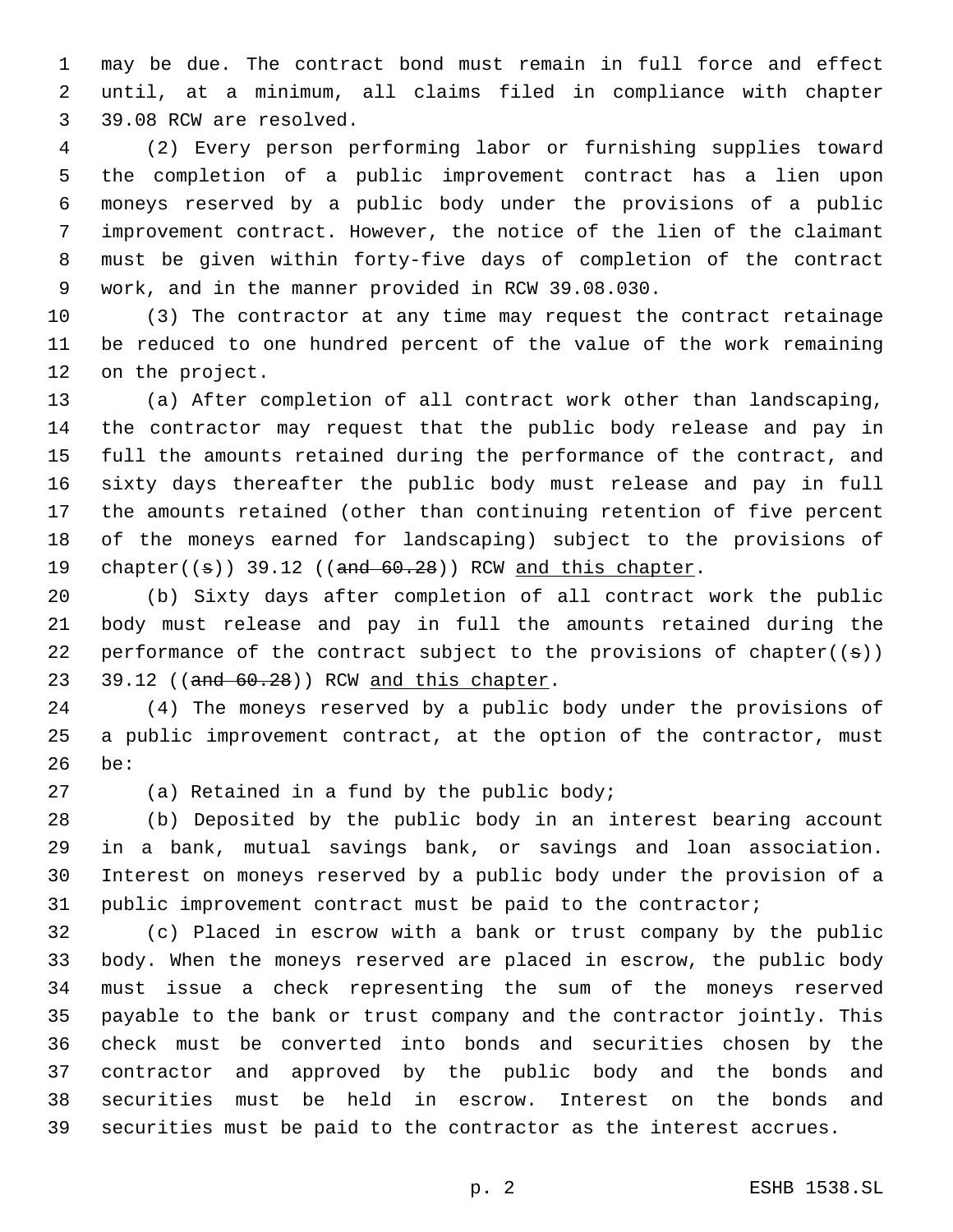(5) The contractor or subcontractor may withhold payment of not more than five percent from the moneys earned by any subcontractor or sub-subcontractor or supplier contracted with by the contractor to provide labor, materials, or equipment to the public project. Whenever the contractor or subcontractor reserves funds earned by a subcontractor or sub-subcontractor or supplier, the contractor or subcontractor must pay interest to the subcontractor or sub- subcontractor or supplier at a rate equal to that received by the 9 contractor or subcontractor from reserved funds.

 (6) A contractor may submit a bond for all or any portion of the contract retainage in a form acceptable to the public body and from an authorized surety insurer. The public body may require that the authorized surety have a minimum A.M. Best financial strength rating so long as that minimum rating does not exceed A-. The public body 15 must comply with the provisions of RCW 48.28.010. ((This)) At any time prior to final formal acceptance of the project, a subcontractor may request the contractor to submit a bond to the public owner for that portion of the contractor's retainage pertaining to the 19 subcontractor in a form acceptable to the public body and from a bonding company meeting standards established by the public body. The contractor may withhold the subcontractor's portion of the bond 22 premium. Within thirty days of receipt of the request, the contractor shall provide and the public body shall accept a bond meeting these 24 requirements unless the public body can demonstrate good cause for 25 refusing to accept it, the bond is not commercially available, or the 26 subcontractor refuses to pay the subcontractor's portion of the bond premium and to provide the contractor with a like bond. The 28 contractor's bond and any proceeds therefrom are subject to all claims and liens and in the same manner and priority as set forth for retained percentages in this chapter. The public body must release the bonded portion of the retained funds to the contractor within thirty days of accepting the bond from the contractor. Whenever a public body accepts a bond in lieu of retained funds from a contractor, the contractor must accept like bonds from any subcontractors or suppliers from which the contractor has retained funds. The contractor must then release the funds retained from the subcontractor or supplier to the subcontractor or supplier within thirty days of accepting the bond from the subcontractor or supplier.

 (7) If the public body administering a contract, after a substantial portion of the work has been completed, finds that an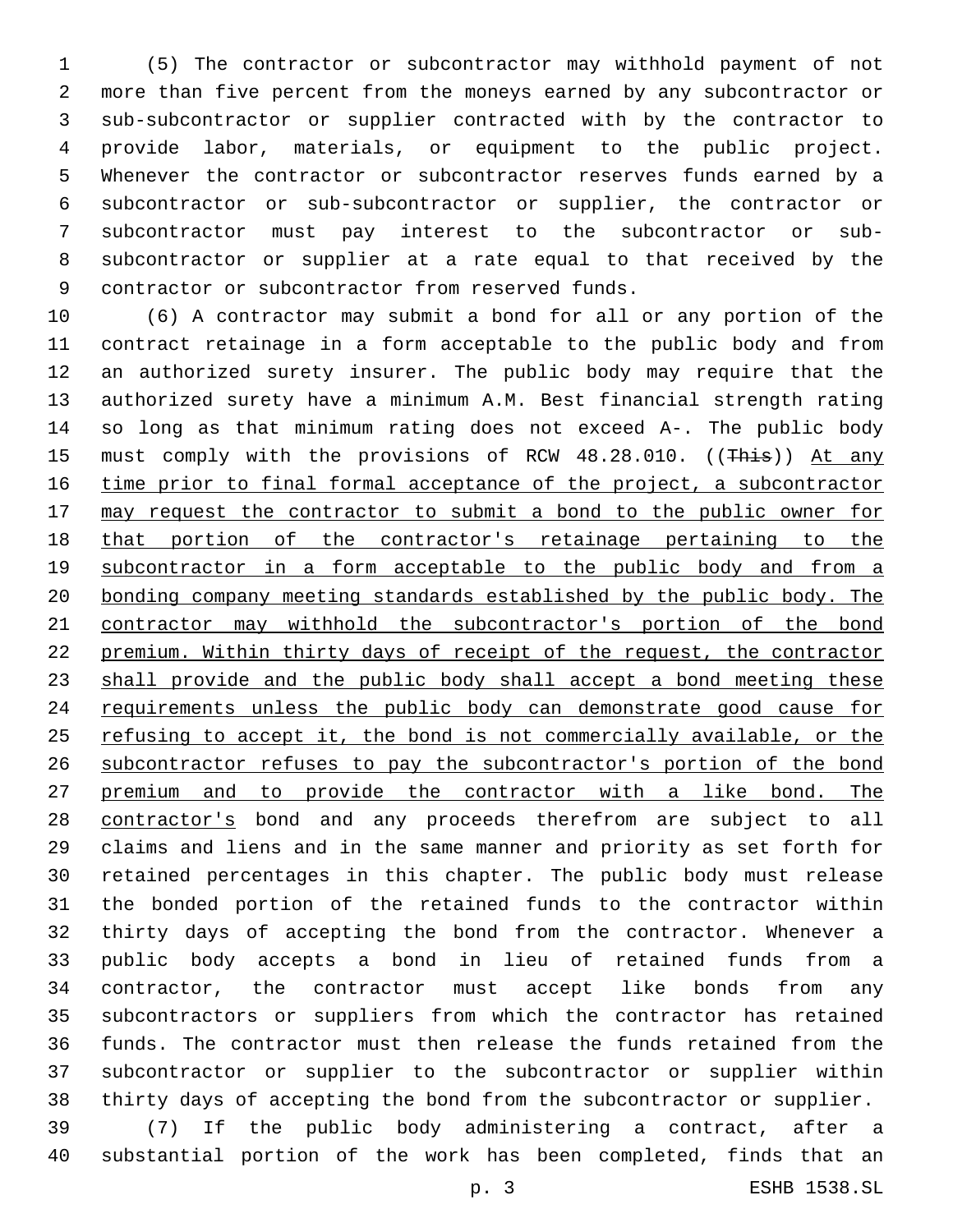unreasonable delay will occur in the completion of the remaining portion of the contract for any reason not the result of a breach thereof, it may, if the contractor agrees, delete from the contract the remaining work and accept as final the improvement at the stage of completion then attained and make payment in proportion to the amount of the work accomplished and in this case any amounts retained and accumulated under this section must be held for a period of sixty days following the completion. In the event that the work is terminated before final completion as provided in this section, the public body may thereafter enter into a new contract with the same contractor to perform the remaining work or improvement for an amount equal to or less than the cost of the remaining work as was provided for in the original contract without advertisement or bid. The provisions of this chapter are exclusive and supersede all provisions 15 and regulations in conflict herewith.

 (8) Whenever the department of transportation has contracted for the construction of two or more ferry vessels, sixty days after completion of all contract work on each ferry vessel, the department must release and pay in full the amounts retained in connection with the construction of the vessel subject to the provisions of RCW 60.28.021 and chapter 39.12 RCW. However, the department of transportation may at its discretion condition the release of funds retained in connection with the completed ferry upon the contractor delivering a good and sufficient bond with two or more sureties, or with a surety company, in the amount of the retained funds to be released to the contractor, conditioned that no taxes may be certified or claims filed for work on the ferry after a period of sixty days following completion of the ferry; and if taxes are certified or claims filed, recovery may be had on the bond by the department of revenue, the employment security department, the department of labor and industries, and the material suppliers and 32 laborers filing claims.

 (9) Except as provided in subsection (1) of this section, reservation by a public body for any purpose from the moneys earned by a contractor by fulfilling its responsibilities under public improvement contracts is prohibited.36

 (10) Contracts on projects funded in whole or in part by farmers home administration and subject to farmers home administration regulations are not subject to subsections (1) through (9) of this 40 section.